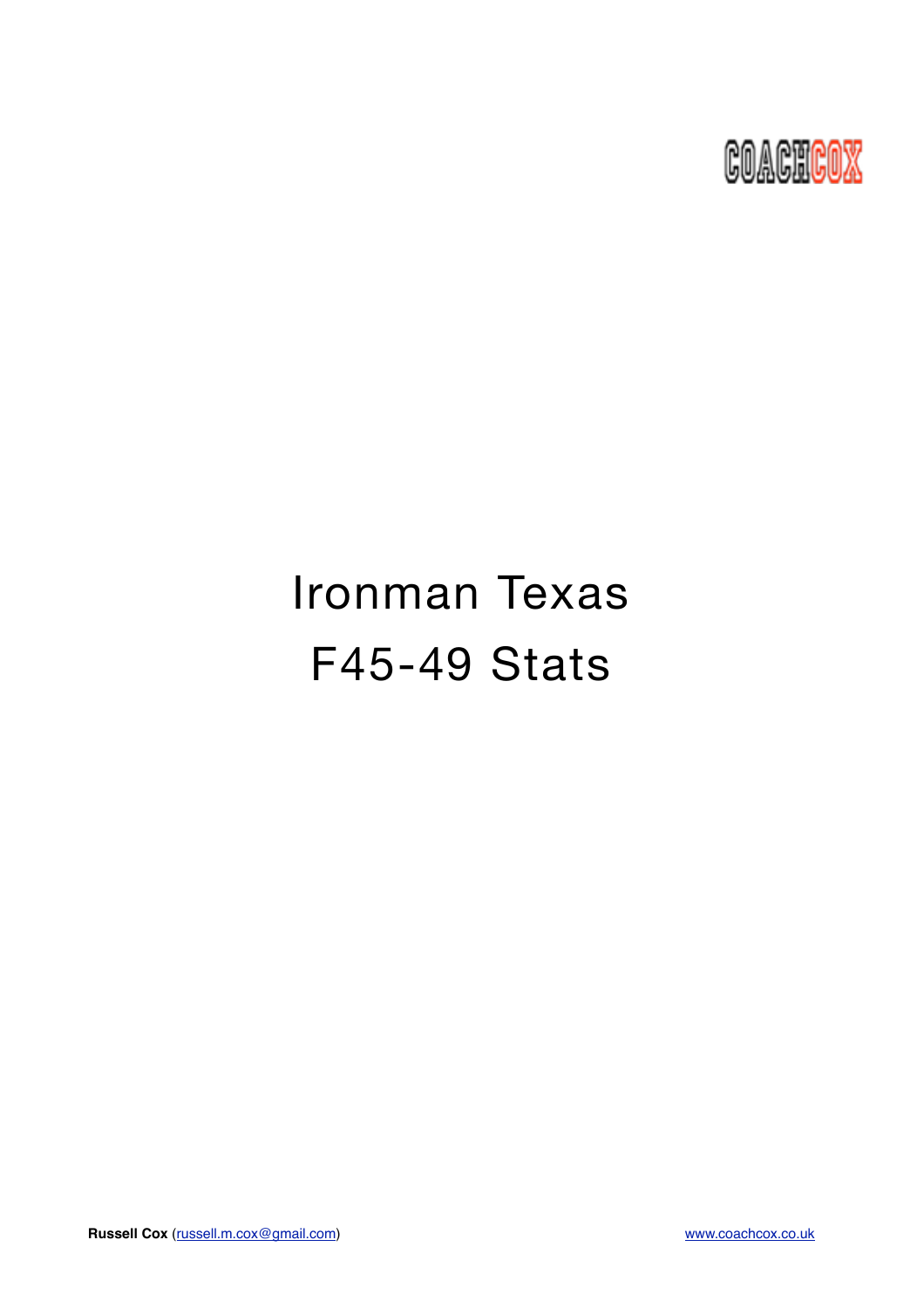## F45-49 Summary Statistics

| Year    | <b>Finishers</b> | <b>F45-49 Finishers</b> | Male Winner's Time | <b>Female Winner's Time</b> | <b>F45-49 Winner's Time</b> |
|---------|------------------|-------------------------|--------------------|-----------------------------|-----------------------------|
| 2011    | 2004             | 92                      | 8:08:20            | 8:57:51                     | 10:59:47                    |
| 2012    | 2022             | 72                      | 8:10:44            | 8:54:58                     | 10:48:25                    |
| 2013    | 2055             | 80                      | 8:25:06            | 8:49:14                     | 10:47:13                    |
| Average | 2027             | 81                      | 8:14:43            | 8:54:01                     | 10:51:48                    |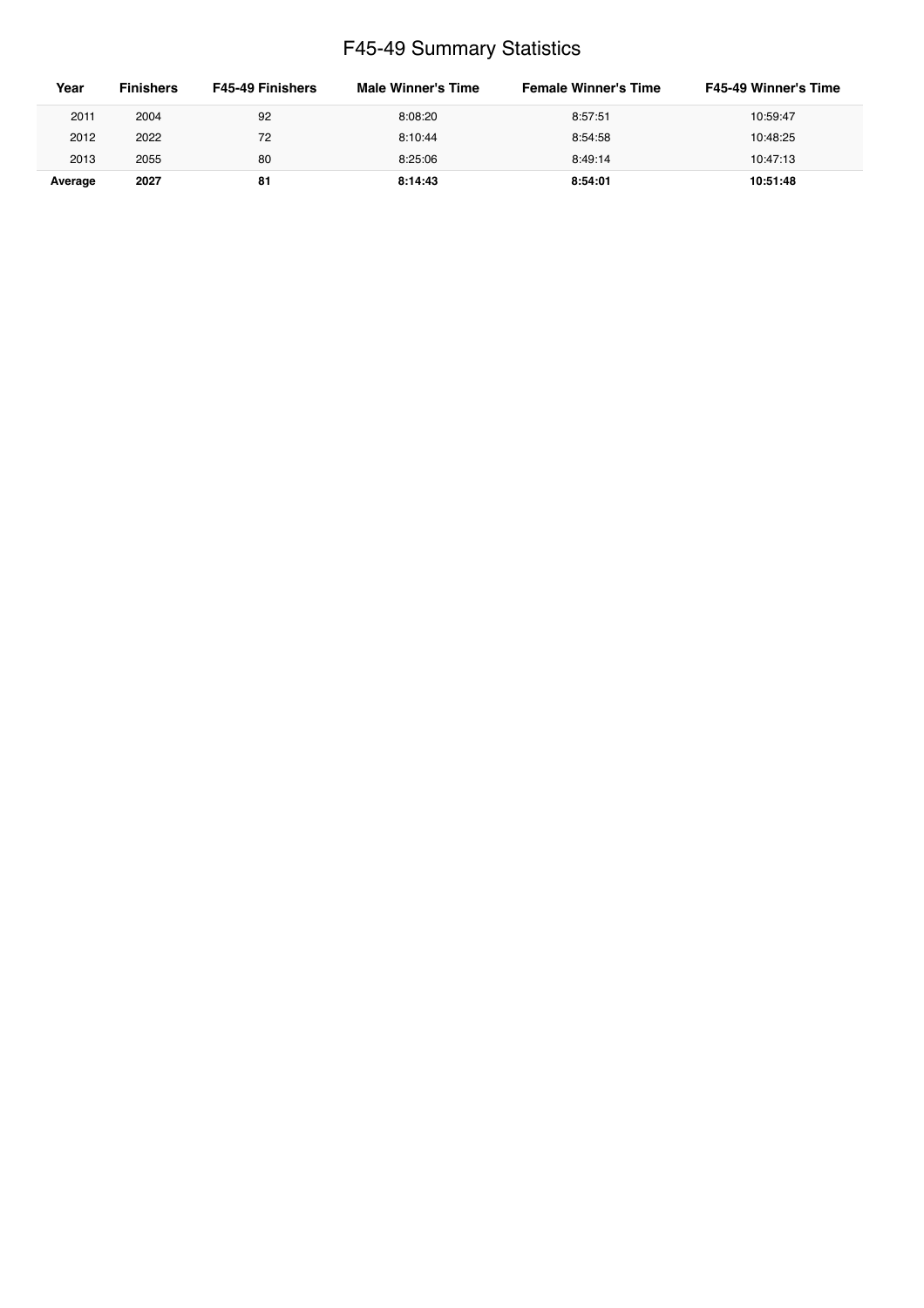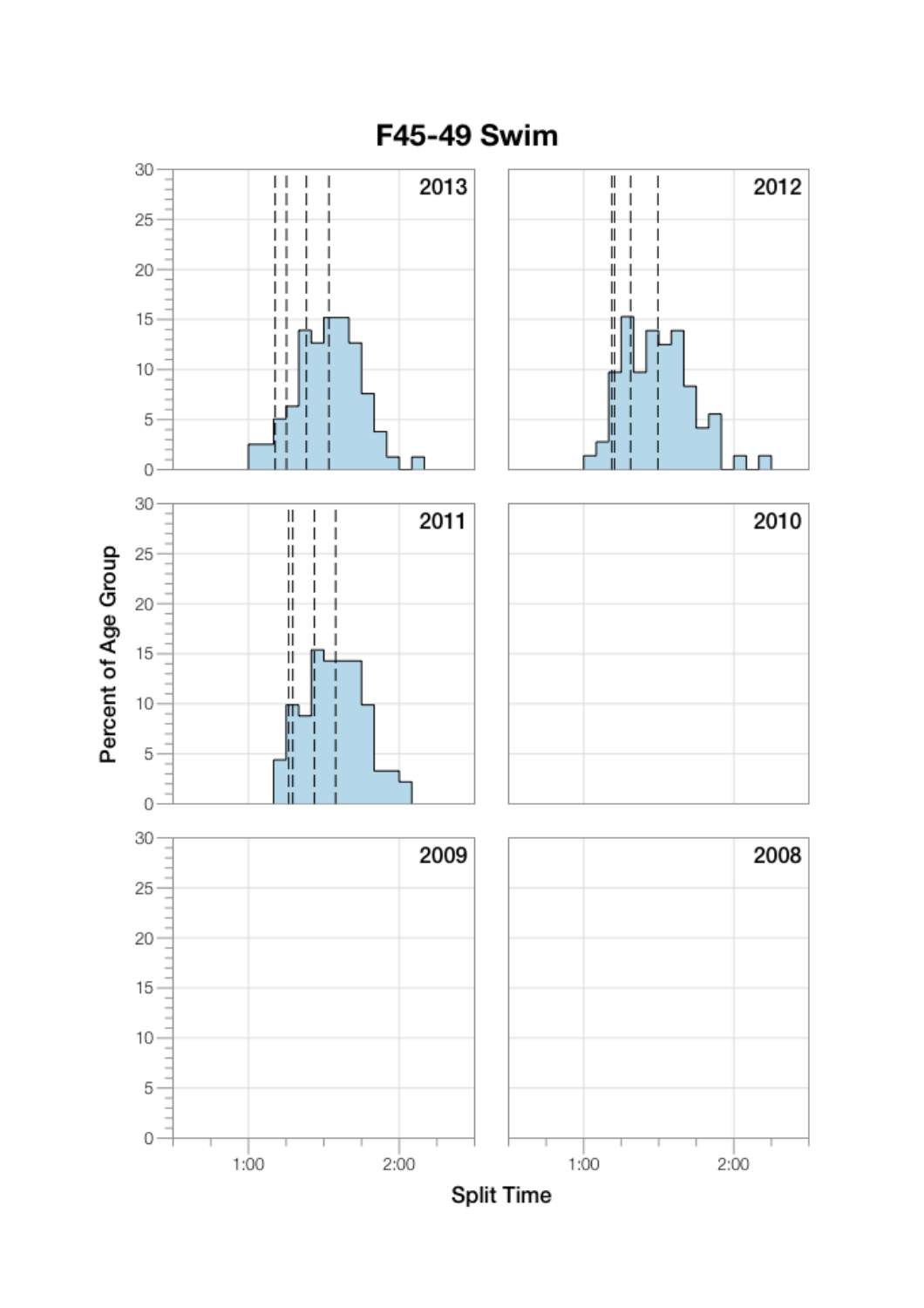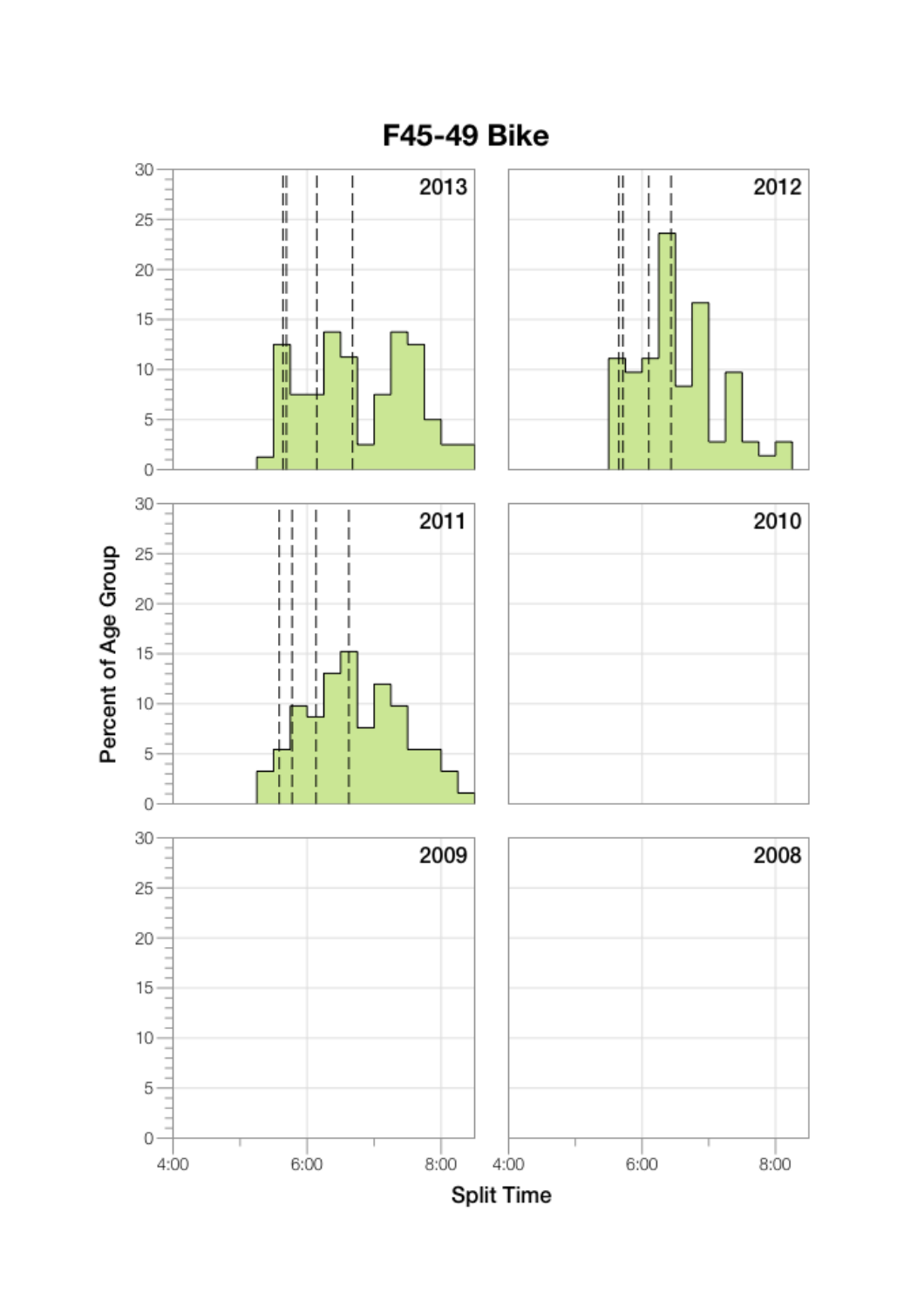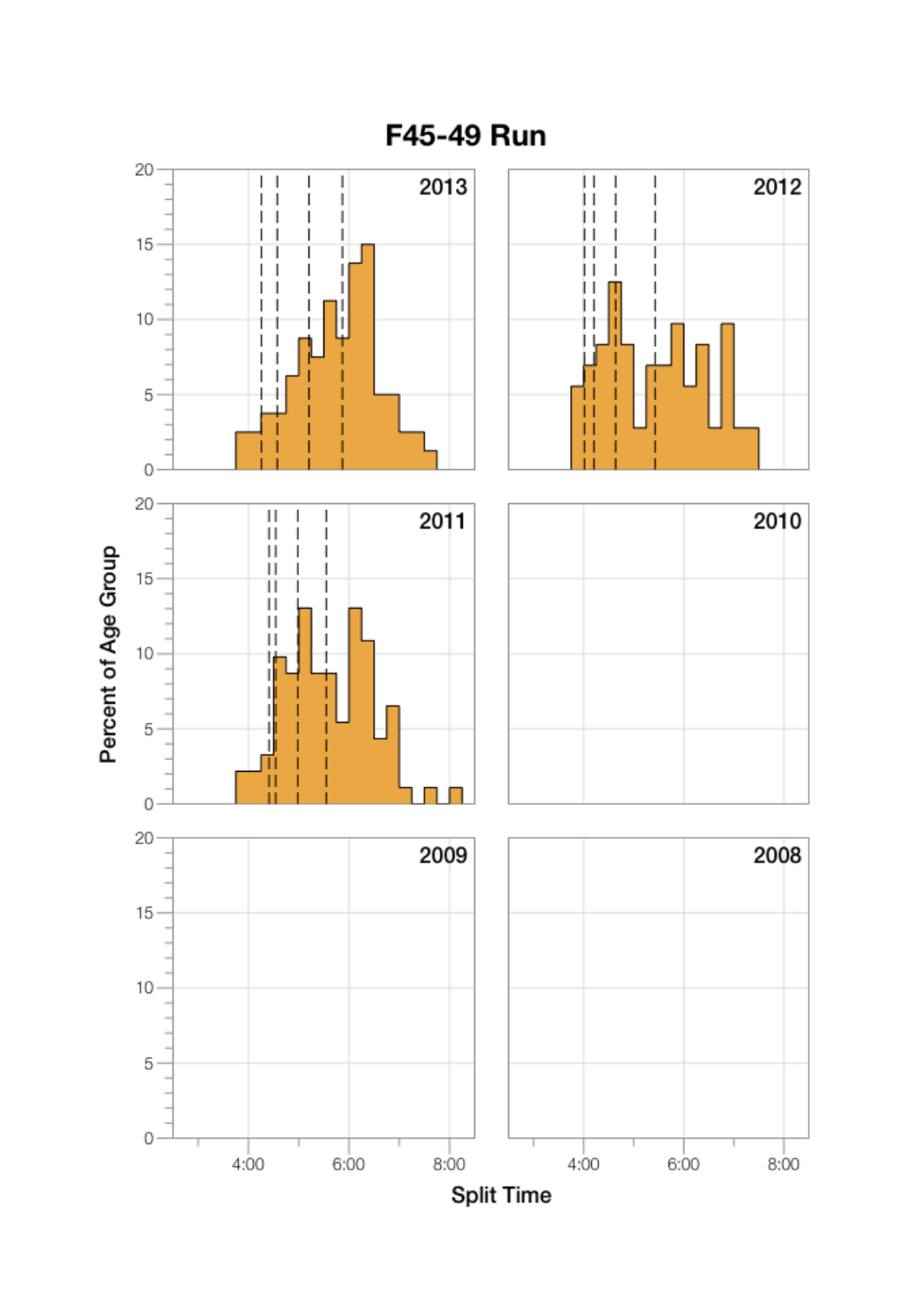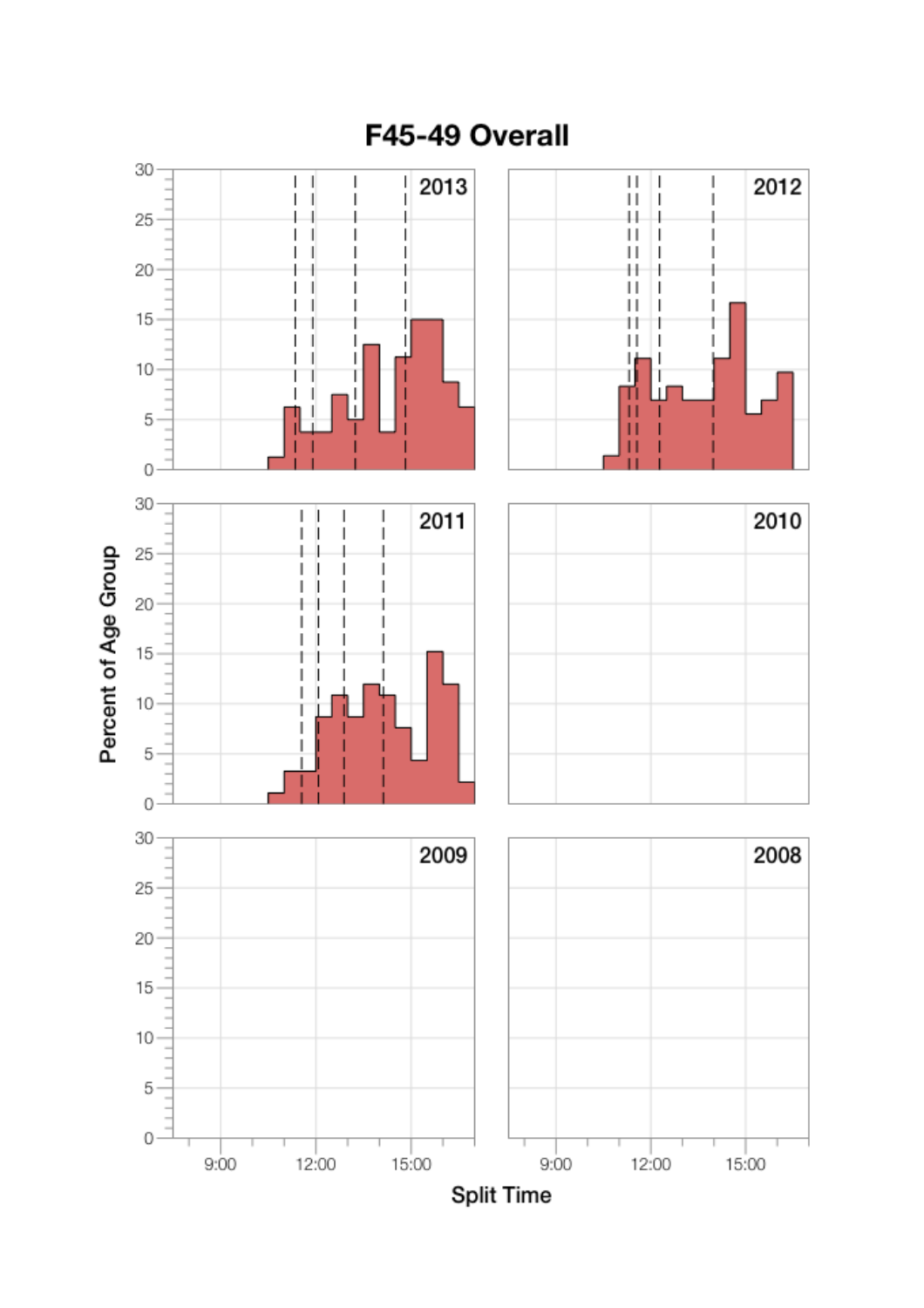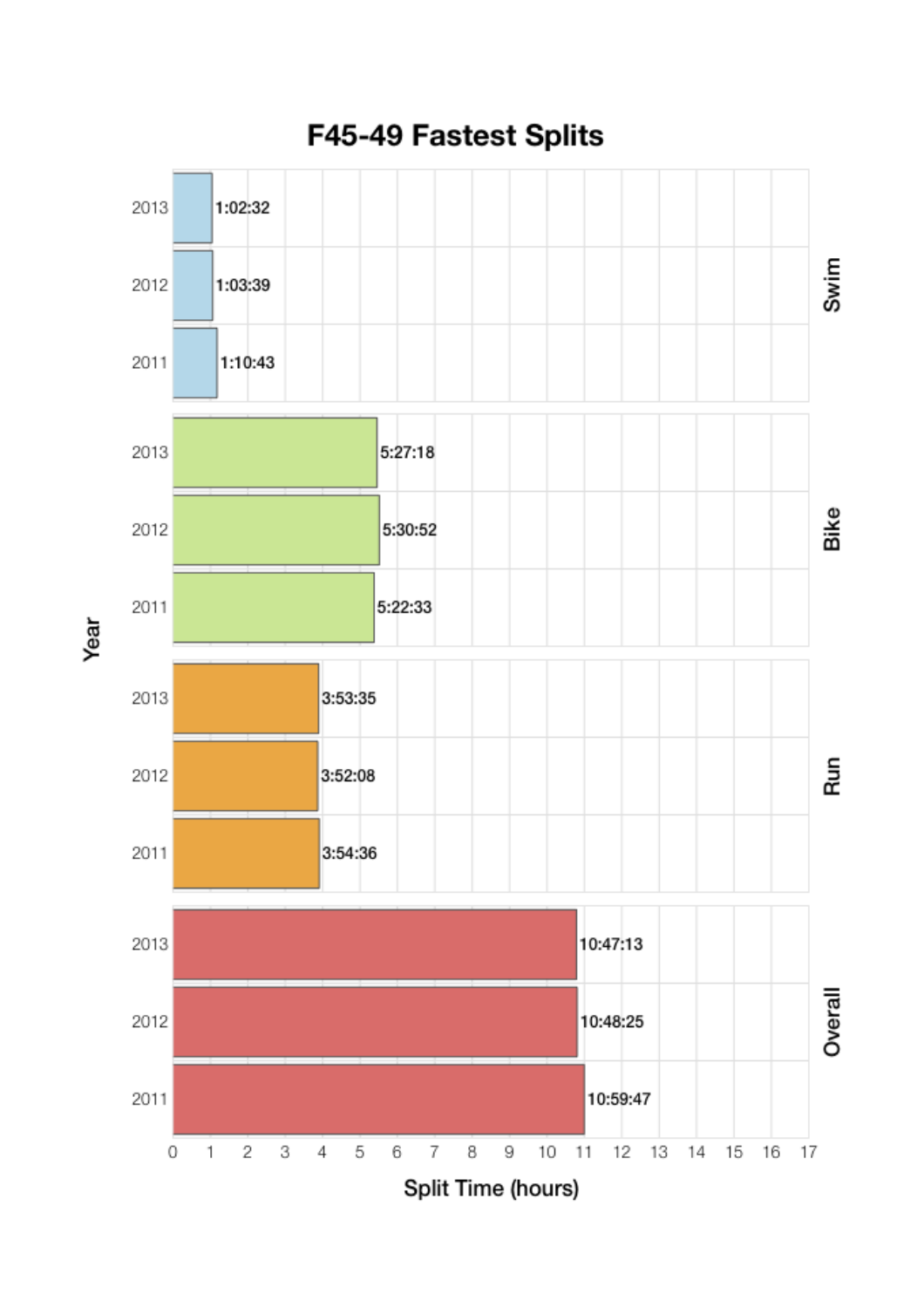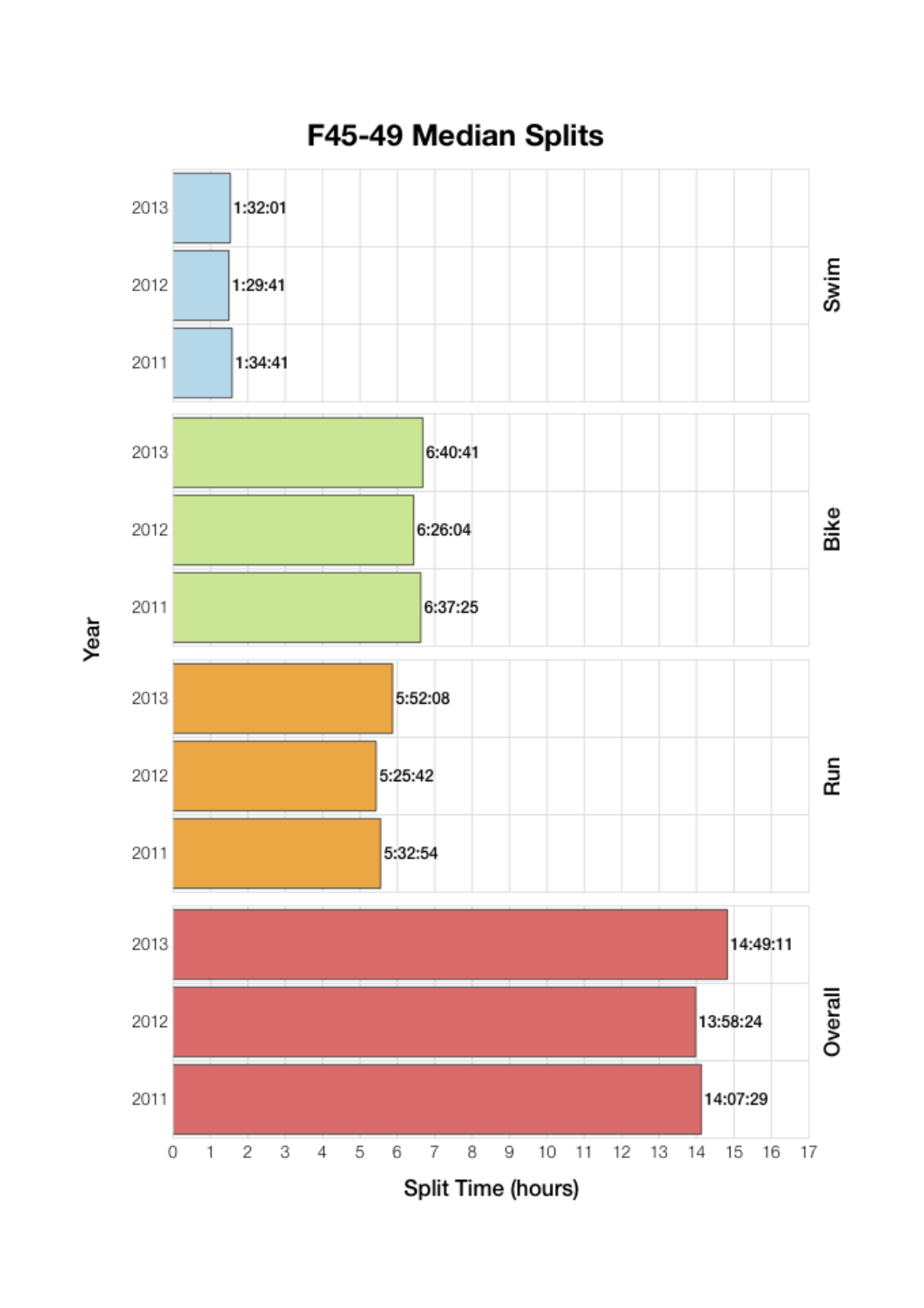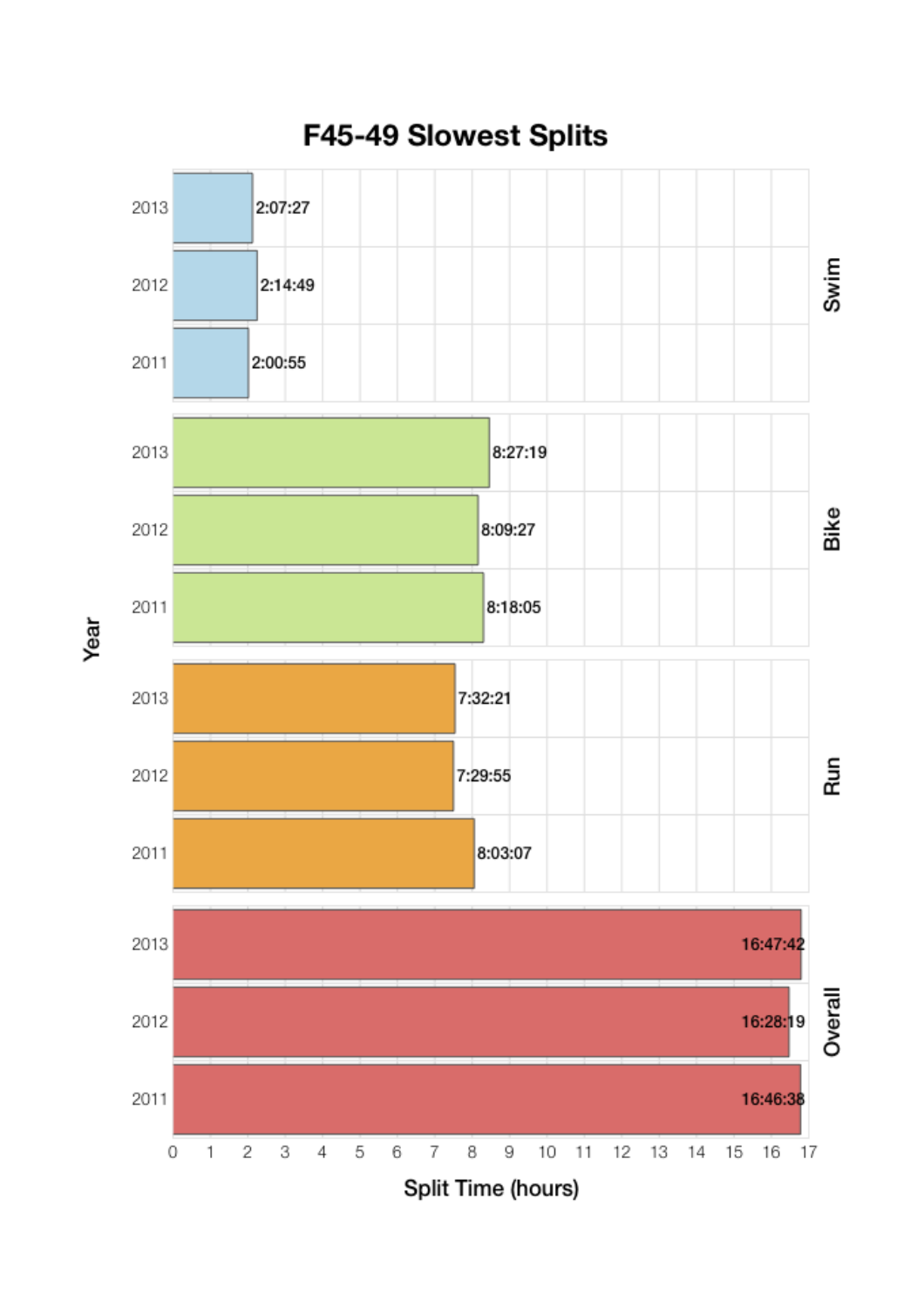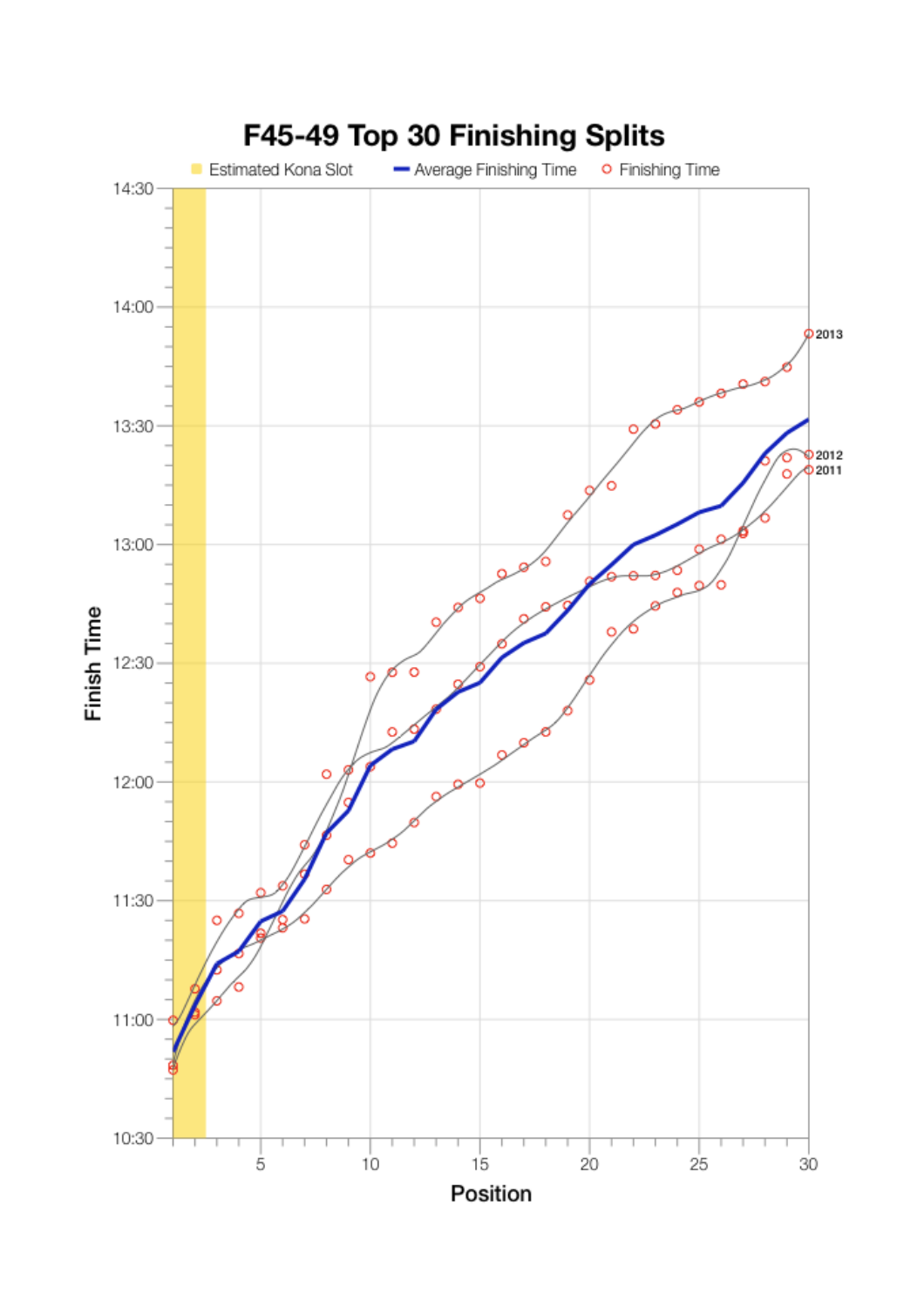## F45-49 Top 10 and Kona Times and Splits

| <b>Summary Statistics</b> |  |
|---------------------------|--|
|---------------------------|--|

| <b>Position</b>                | <b>Swim Time</b> | <b>Bike Time</b> | <b>Run Time</b> | <b>Overall Time</b> |
|--------------------------------|------------------|------------------|-----------------|---------------------|
| <b>Average Male Winner</b>     | 0:52:39          | 4:26:55          | 2:50:45         | 8:14:43             |
| <b>Average Female Winner</b>   | 0:53:47          | 5:06:32          | 3:07:36         | 8:54:01             |
| <b>Average 1st Age Grouper</b> | 1:11:13          | 5:33:53          | 3:58:27         | 10:51:48            |
| <b>Average 2nd Age Grouper</b> | 1:17:24          | 5:38:43          | 3:58:54         | 11:03:34            |
| Average 3rd Age Grouper        | 1:21:15          | 5:26:54          | 4:17:08         | 11:14:05            |
| Average 4th Age Grouper        | 1:18:24          | 5:43:04          | 4:06:37         | 11:17:13            |
| Average 5th Age Grouper        | 1:12:11          | 5:36:18          | 4:27:39         | 11:24:47            |
| Average 6th Age Grouper        | 1:13:39          | 5:43:50          | 4:21:48         | 11:27:22            |
| Average 7th Age Grouper        | 1:21:13          | 5:43:35          | 4:17:45         | 11:35:25            |
| Average 8th Age Grouper        | 1:18:05          | 5:45:02          | 4:33:27         | 11:47:07            |
| Average 9th Age Grouper        | 1:24:04          | 5:38:19          | 4:40:20         | 11:52:45            |
| Average 10th Age Grouper       | 1:22:22          | 5:55:09          | 4:35:06         | 12:04:10            |
| <b>Kona Qualifier Average</b>  | 1:14:19          | 5:36:18          | 3:58:40         | 10:57:41            |
| Top 10 Age Grouper Average     | 1:17:59          | 5:40:29          | 4:19:43         | 11:27:49            |

### **Texas 2013**

| <b>Position</b>               | <b>Swim Time</b> | <b>Bike Time</b> | <b>Run Time</b> | <b>Overall Time</b> |
|-------------------------------|------------------|------------------|-----------------|---------------------|
| <b>Male Winner</b>            | 0:54:54          | 4:29:07          | 2:56:18         | 8:25:06             |
| <b>Female Winner</b>          | 0:54:02          | 4:42:29          | 3:07:27         | 8:49:14             |
| <b>1st Age Grouper</b>        | 1:05:00          | 5:34:27          | 3:58:42         | 10:47:13            |
| 2nd Age Grouper               | 1:05:21          | 5:41:30          | 4:03:55         | 11:01:10            |
| 3rd Age Grouper               | 1:20:52          | 5:27:18          | 4:07:59         | 11:04:42            |
| 4th Age Grouper               | 1:23:01          | 5:41:47          | 3:53:35         | 11:08:12            |
| 5th Age Grouper               | 1:12:21          | 5:32:04          | 4:28:38         | 11:21:47            |
| 6th Age Grouper               | 1:15:49          | 5:40:55          | 4:18:49         | 11:25:13            |
| 7th Age Grouper               | 1:15:57          | 5:39:43          | 4:33:31         | 11:44:08            |
| 8th Age Grouper               | 1:23:03          | 5:53:05          | 4:15:57         | 11:46:32            |
| 9th Age Grouper               | 1:03:22          | 5:42:29          | 4:57:54         | 11:54:50            |
| 10th Age Grouper              | 1:22:48          | 5:51:37          | 5:00:14         | 12:26:36            |
| <b>Kona Qualifier Average</b> | 1:05:10          | 5:37:58          | 4:01:18         | 10:54:11            |
| Top 10 Age Grouper Average    | 1:14:45          | 5:40:29          | 4:21:55         | 11:28:02            |

#### **Texas 2012**

| <b>Position</b>                   | <b>Swim Time</b> | <b>Bike Time</b> | <b>Run Time</b> | <b>Overall Time</b> |
|-----------------------------------|------------------|------------------|-----------------|---------------------|
| <b>Male Winner</b>                | 0:53:36          | 4:25:43          | 2:46:55         | 8:10:44             |
| <b>Female Winner</b>              | 0:53:32          | 4:45:52          | 3:11:09         | 8:54:58             |
| <b>1st Age Grouper</b>            | 1:10:52          | 5:31:48          | 3:56:41         | 10:48:25            |
| <b>2nd Age Grouper</b>            | 1:19:29          | 5:41:18          | 3:58:13         | 11:07:44            |
| 3rd Age Grouper                   | 1:18:46          | 5:30:52          | 4:12:37         | 11:12:31            |
| 4th Age Grouper                   | 1:13:12          | 5:59:45          | 3:54:46         | 11:16:38            |
| 5th Age Grouper                   | 1:12:13          | 5:42:16          | 4:18:59         | 11:20:35            |
| 6th Age Grouper                   | 1:09:17          | 5:41:35          | 4:24:32         | 11:23:09            |
| 7th Age Grouper                   | 1:11:30          | 5:46:43          | 4:16:23         | 11:25:24            |
| 8th Age Grouper                   | 1:17:08          | 5:36:22          | 4:29:32         | 11:32:51            |
| 9th Age Grouper                   | 1:27:24          | 5:49:19          | 4:12:15         | 11:40:22            |
| 10th Age Grouper                  | 1:18:06          | 6:10:47          | 4:03:07         | 11:42:02            |
| <b>Kona Qualifier Average</b>     | 1:15:10          | 5:36:33          | 3:57:27         | 10:58:04            |
| <b>Top 10 Age Grouper Average</b> | 1:15:47          | 5:45:04          | 4:10:42         | 11:20:58            |